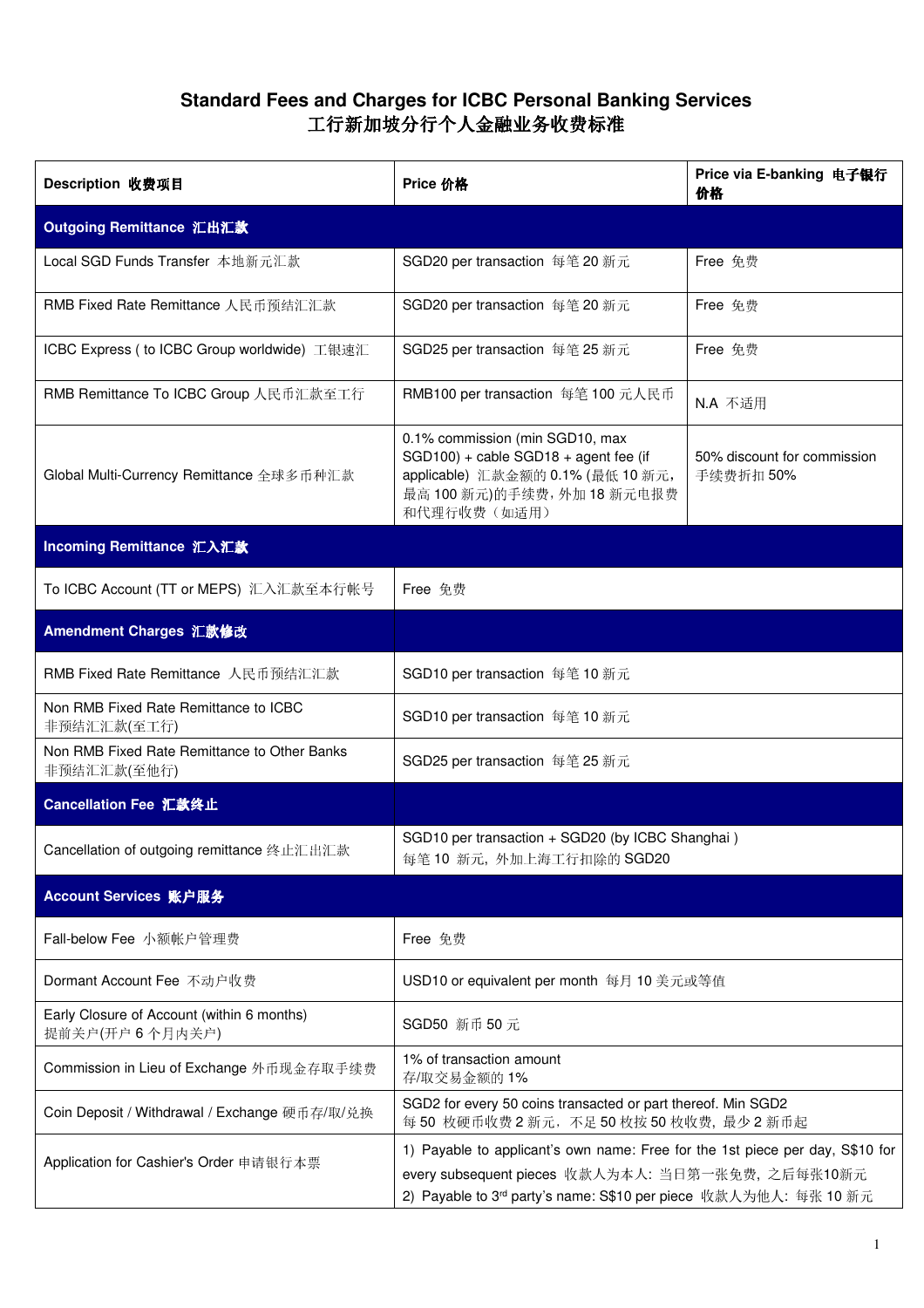| Cancellation of Cashier's Order 取消本票                                                                       | SGD5 per piece 每张 5 新元                                                                         |                       |  |  |
|------------------------------------------------------------------------------------------------------------|------------------------------------------------------------------------------------------------|-----------------------|--|--|
| Application for Demand Draft - Local Clearing<br>申请银行汇票 - 本地清算                                             | SGD10 per piece 每张 10 新元                                                                       |                       |  |  |
| Application for Demand Draft - Non-Local Clearing<br>申请银行汇票 - 非本地清算                                        | 0.1% (min USD25 max USD75) 汇票金额的 0.1% (最低 25 美元,最高 75 美元)                                      |                       |  |  |
|                                                                                                            | 0.1% (min SGD30 max SGD100)汇票金额的 0.1% (最低 30 新元,最高 100 新元)                                     |                       |  |  |
| Clean Bills Collection (CCC) 光票托收                                                                          | SGD/USD20 based on face currency 每张 20 新元/美元, 按票面币种                                            |                       |  |  |
| Issuance of Deposit Certificate 存款证明                                                                       | SGD20 per copy 每份 20 新元                                                                        |                       |  |  |
| Internet Banking 网上银行                                                                                      |                                                                                                |                       |  |  |
| Annual Fee for Internet Banking 网上银行年费                                                                     | Free 免费                                                                                        |                       |  |  |
| USB-Token (First-time Issue) 首次发放电子密码器                                                                     | 0 + overseas postage charges where applicable / 0+ 海外邮寄费 (如适用)                                 |                       |  |  |
| USB-Token (Exchange) 更换电子密码器                                                                               | Free 免费                                                                                        |                       |  |  |
| USB-Token (Re-Issue) 补办电子密码器                                                                               | SGD20 + overseas postage charges where applicable/ 20 新元 + 海外邮寄费<br>(如适用)                      |                       |  |  |
| Reset Password 重置密码                                                                                        | Free 免费                                                                                        |                       |  |  |
| Cheque Charges 支票费用                                                                                        |                                                                                                |                       |  |  |
| Issuance of Cheque Book 支票簿                                                                                | USD10/ SGD15 per cheque book + overseas postage fee where applicable<br>每本 10 美元/15 新元 + 海外邮寄费 |                       |  |  |
| Returned Cheque 支票退票                                                                                       | USD25/ SGD30 per piece 每张 25 美元/30 新元                                                          |                       |  |  |
| Stop Payment Cheque 支票止付                                                                                   | USD25/ SGD30 per piece 每张 25 美元/30 新元                                                          |                       |  |  |
| Debit Card Fee and Charges 借记卡费用                                                                           |                                                                                                |                       |  |  |
| General Charges 通用费用                                                                                       | Classic Card 普卡                                                                                | Gold Card 金卡          |  |  |
| Annual Fee 年费                                                                                              | Free 免费                                                                                        | Free 免费               |  |  |
| Account Opening 开户费                                                                                        | Free 免费                                                                                        | Free 兔费               |  |  |
| Card Replacement 补办借记卡                                                                                     | SGD5 per card 每张 5 新元                                                                          | SGD5 per card 每张 5 新元 |  |  |
| UnionPay Debit Card 银联借记卡                                                                                  | Classic Card 普卡                                                                                | Gold Card 金卡          |  |  |
| Cash withdrawal/ account balance enquiry-ICBC ATMs in<br>Singapore & mainland China<br>本行和中国境内工行 ATM 取现/查询 | Free 兔费                                                                                        | Free 免费               |  |  |